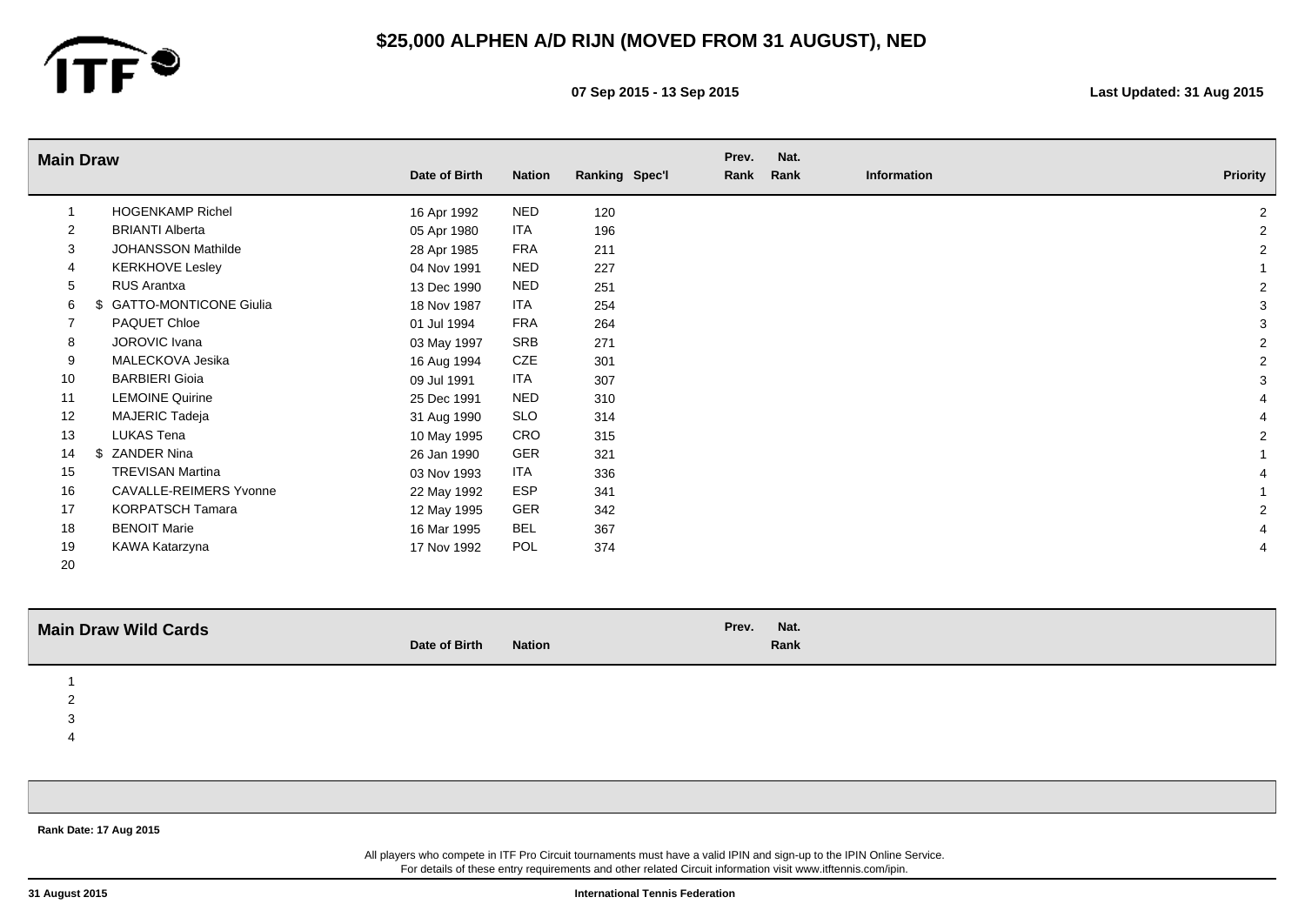

**07 Sep 2015 - 13 Sep 2015 Last Updated: 31 Aug 2015**

| 32 Qualifying            |                               |               | Prev.         | Nat.           |       |      |             |                 |
|--------------------------|-------------------------------|---------------|---------------|----------------|-------|------|-------------|-----------------|
|                          |                               | Date of Birth | <b>Nation</b> | Ranking Spec'l | Rank  | Rank | Information | <b>Priority</b> |
| -1                       | <b>VON DEICHMANN Kathinka</b> | 16 May 1994   | LIE           | 387            |       |      |             |                 |
| $\overline{2}$           | <b>BUZEAN Diana</b>           | 12 Dec 1987   | ROU           | 405            |       |      |             | 3               |
| 3                        | GRYMALSKA Anastasia           | 12 Jul 1990   | ITA           | 407            |       |      |             | $\overline{a}$  |
| $\overline{\mathcal{A}}$ | <b>OYEN Sofie</b>             | 04 Feb 1992   | <b>BEL</b>    | 440            |       |      |             |                 |
| 5                        | <b>MATTEUCCI Alice</b>        | 29 Sep 1995   | ITA           | 447            |       |      |             | $\overline{c}$  |
| 6                        | PIRAZHENKA Sviatlana          | 12 Sep 1992   | <b>BLR</b>    | 455            |       |      |             |                 |
| 7                        | MUCHOVA Karolina              | 21 Aug 1996   | CZE           | 459            |       |      |             | $\overline{2}$  |
| 8                        | <b>WACANNO Eva</b>            | 06 Feb 1991   | <b>NED</b>    | 511            |       |      |             |                 |
| 9                        | <b>VERSTEEG Kelly</b>         | 18 Nov 1994   | <b>NED</b>    | 526            |       |      |             |                 |
| 10                       | VAJDOVA Natalia               | 26 Apr 1995   | <b>SVK</b>    | 554            |       |      |             | 6               |
| 11                       | WIENEROVA Lenka               | 23 Apr 1988   | <b>SVK</b>    | 595            |       |      |             | $\overline{2}$  |
| 12                       | <b>SARRAZIN Laetitia</b>      | 08 Mar 1993   | <b>FRA</b>    | 627            |       |      |             | $\overline{2}$  |
| 13                       | RADANOVIC Dejana              | 14 May 1996   | SRB           | 636            |       |      |             |                 |
| 14                       | <b>WIKKERINK Janneke</b>      | 17 Oct 1992   | <b>NED</b>    | 656            |       |      |             |                 |
| 15                       | <b>DISTELMANS Steffi</b>      | 01 Jun 1993   | <b>BEL</b>    | 671            |       |      |             |                 |
| 16                       | <b>WAGEMAKER Mandy</b>        | 24 Apr 1994   | <b>NED</b>    | 682            |       |      |             |                 |
| 17                       | <b>WEIJERS Bibiane</b>        | 13 May 1988   | <b>NED</b>    | 794            |       |      |             |                 |
| 18                       | MATVIYENKO Lisa               | 06 Oct 1997   | GER           | $936 =$        |       |      |             | 5               |
| 19                       | <b>UEBELHOER Caroline</b>     | 08 Apr 1996   | GER           | $1012 =$       |       |      |             |                 |
| 20                       | <b>LUTTIKHUIS Nikki</b>       | 28 Sep 1995   | <b>NED</b>    | $1159=$        |       |      |             |                 |
| 21                       | SMIRNOVA Victoria             | 30 Sep 1998   | <b>BEL</b>    | $1159=$        |       |      |             |                 |
| 22                       | TISHCHENKO lana               | 24 Apr 1996   | MDA           | $1232=$        |       |      |             |                 |
| 23                       | STOILKOVSKA Magdalena         | 12 Apr 1996   | <b>MKD</b>    | $1232=$        |       |      |             |                 |
| 24                       | SMIRNOVA Anastasia            | 30 Sep 1998   | <b>BEL</b>    | $1232=$        |       |      |             |                 |
| 25                       | <b>KARREGAT Dominique</b>     | 29 Sep 1995   | <b>NED</b>    |                |       | 23   |             |                 |
| 26                       | KAINEDER Rebecca              | 05 Sep 1992   | AUT           |                |       | 33   |             | 3               |
|                          |                               |               |               |                |       |      |             |                 |
|                          | <b>Qualifying Wild Cards</b>  |               |               |                | Prev. | Nat. |             |                 |
|                          |                               | Date of Birth | <b>Nation</b> |                |       | Rank |             |                 |
| $\overline{1}$           |                               |               |               |                |       |      |             |                 |

### **Rank Date: 17 Aug 2015**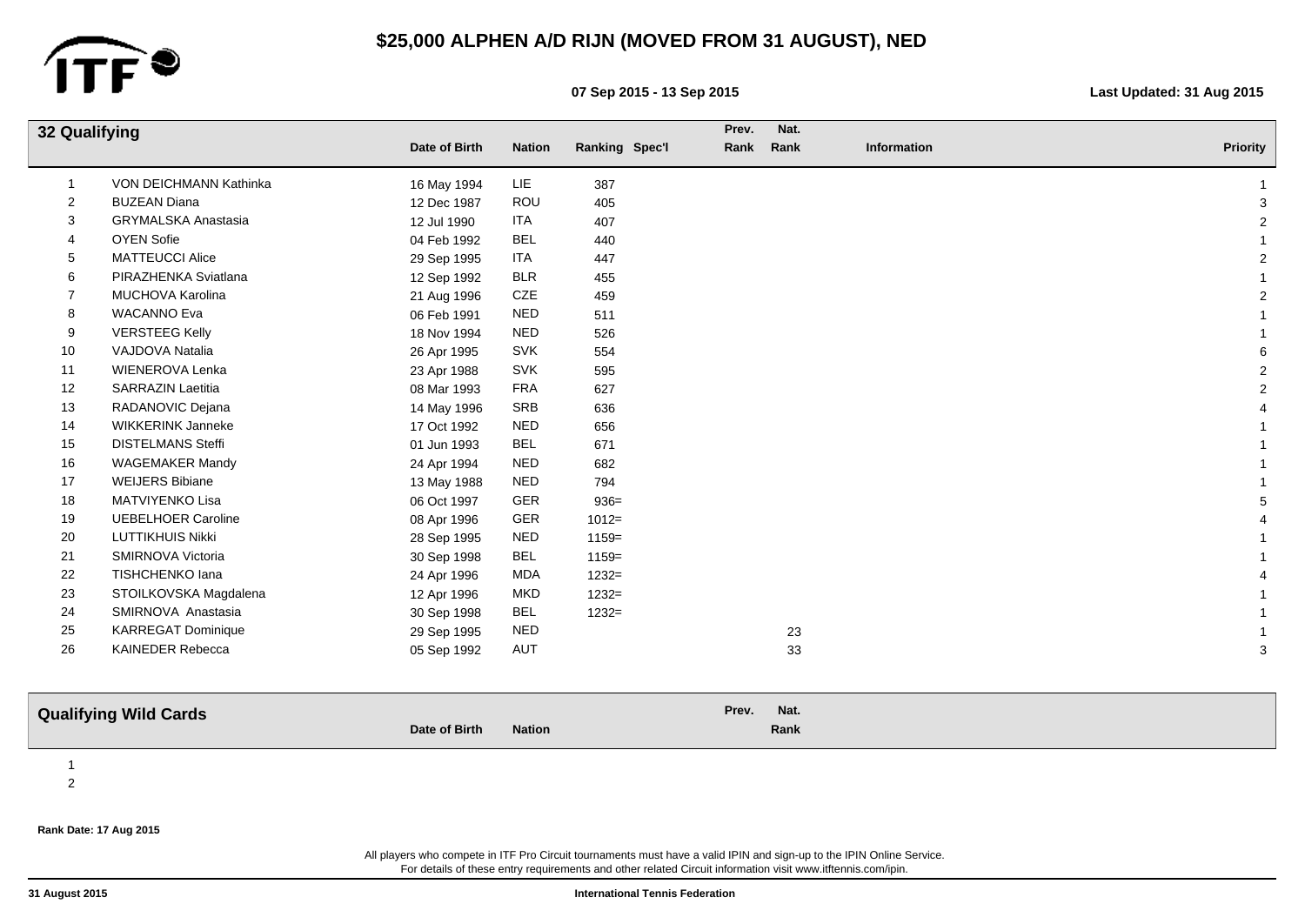

4

# **\$25,000 ALPHEN A/D RIJN (MOVED FROM 31 AUGUST), NED**

**07 Sep 2015 - 13 Sep 2015 Last Updated: 31 Aug 2015**

| <b>Qualifying Wild Cards</b> | Date of Birth | <b>Nation</b> | Prev. | Nat.<br>Rank |  |
|------------------------------|---------------|---------------|-------|--------------|--|
|                              |               |               |       |              |  |

5

6

| <b>Alternates</b> |                                 |               |               |                | Prev. | Nat. |             |          |
|-------------------|---------------------------------|---------------|---------------|----------------|-------|------|-------------|----------|
|                   |                                 | Date of Birth | <b>Nation</b> | Ranking Spec'l | Rank  | Rank | Information | Priority |
|                   | <b>HAGEMAN Annabelle</b>        | 31 Jul 1998   | <b>NED</b>    |                |       | 31   |             |          |
| $\overline{2}$    | <b>SCHREUDER Britt</b>          | 11 Apr 1997   | <b>NED</b>    |                |       | 33   |             |          |
| 3                 | VAN HEUVELEN Elise              | 21 Oct 1997   | GBR           |                |       | 253  |             |          |
| 4                 | <b>EWIJK Chayenne</b>           | 17 Aug 1988   | <b>NED</b>    |                |       | 38   |             |          |
| 5                 | <b>SCANDALIS Zoe Gwen</b>       | 21 Sep 1993   | USA           |                |       | 79   |             |          |
| 6                 | <b>VOGELSANG Erika</b>          | 01 Mar 1995   | <b>NED</b>    |                |       | 49   |             |          |
|                   | VAN RIJN Kimberley              | 01 Apr 1998   | <b>NED</b>    |                |       | 61   |             |          |
| 8                 | <b>IBRAHIMOVIC Denisa</b>       | 12 Sep 1997   | GER           |                |       | 131  |             |          |
| 9                 | <b>VERWERDA Claire</b>          | 23 Jan 1997   | <b>NED</b>    |                |       | 73   |             |          |
| 10                | <b>HEMMES Janine</b>            | 13 Oct 1997   | <b>NED</b>    |                |       | 121  |             |          |
| 11                | <b>VLAK Melanie</b>             | 16 Sep 1993   | <b>NED</b>    |                |       | 184  |             |          |
| 12                | \$ CAVERO ROEPER Ana Jocelijn   | 15 Jun 1997   | <b>NED</b>    |                |       |      |             |          |
| 13                | YAZAWA Tomoe                    | 15 Aug 1996   | <b>JPN</b>    |                |       |      |             |          |
| 14                | <b>GROBLEWSKI Julia-Octavia</b> | 11 Jan 1983   | GER           |                |       |      |             |          |
| 15                | NATROSHVILI Marie               | 18 Nov 1994   | <b>FRA</b>    |                |       |      |             |          |
| 16                | VAN DER HOEK Rosalie            | 16 Dec 1994   | <b>NED</b>    |                |       |      |             |          |
|                   |                                 |               |               |                |       |      |             |          |

| Withdrawals |                          | Date of Birth | <b>Nation</b> | <b>Ranking Spec'l</b> | Prev.<br>Nat.<br>Rank Rank | <b>Information</b> | Priority |
|-------------|--------------------------|---------------|---------------|-----------------------|----------------------------|--------------------|----------|
|             | ABDURAIMOVA Nigina       | 07 Jul 1994   | <b>UZB</b>    | 177                   |                            | 11 Aug 2015        |          |
|             | <b>ADAMESCU Cristina</b> | 25 Oct 1995   | ROU           | 743                   |                            | 25 Aug 2015        |          |

**Rank Date: 17 Aug 2015**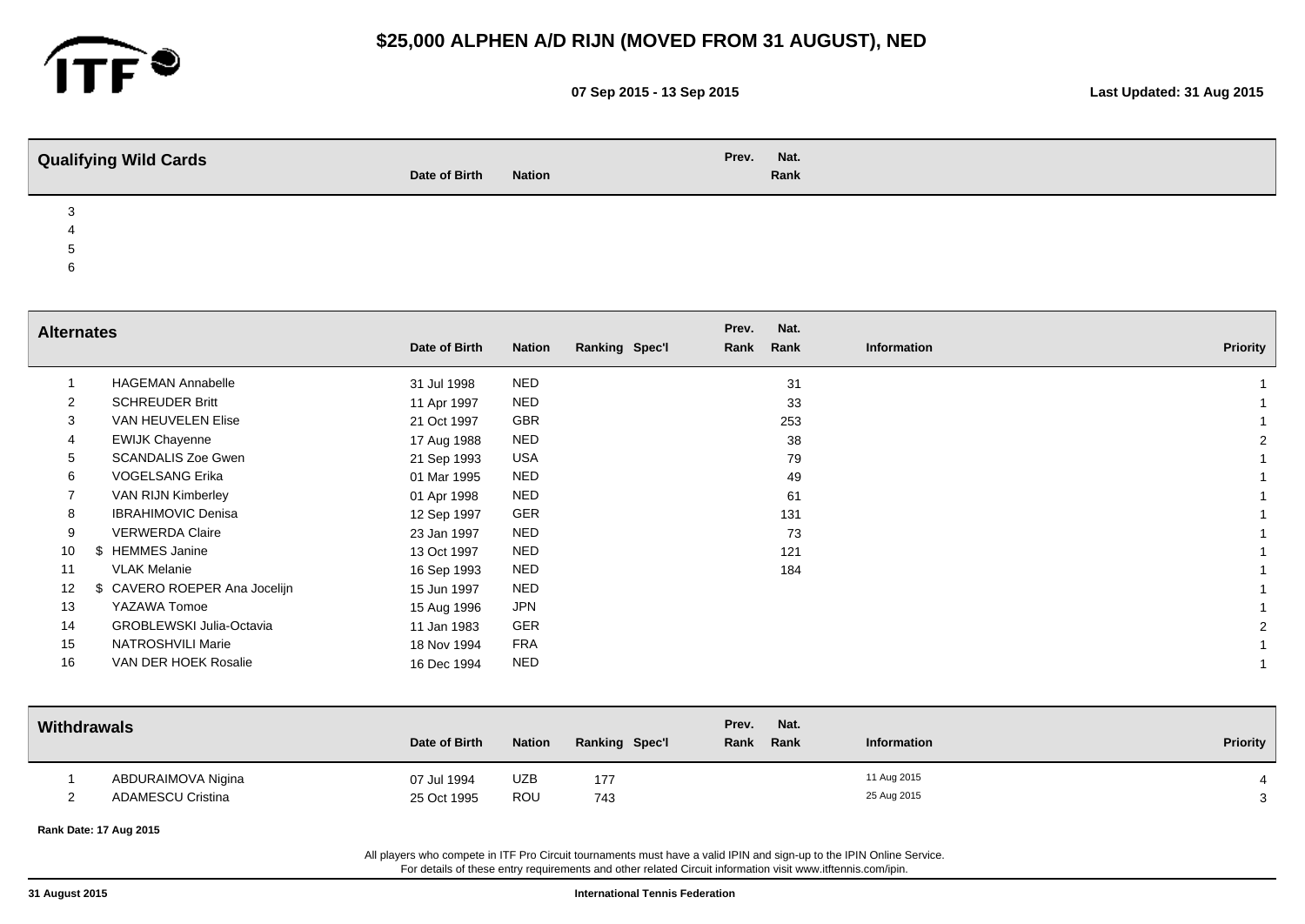

**07 Sep 2015 - 13 Sep 2015 Last Updated: 31 Aug 2015**

|    | Withdrawals                 | Date of Birth | <b>Nation</b> | Ranking Spec'l | Prev.<br>Rank | Nat.<br>Rank | Information                                                | <b>Priority</b> |
|----|-----------------------------|---------------|---------------|----------------|---------------|--------------|------------------------------------------------------------|-----------------|
|    | <b>ARGYELAN Csilla</b>      |               |               |                |               |              | 25 Aug 2015                                                |                 |
| 3  |                             | 11 Nov 1990   | <b>HUN</b>    | 660            |               |              | 23 Jul 2015                                                | 3               |
| 4  | <b>ASKEW Sarah Beth</b>     | 10 Aug 1995   | GBR           | 776            |               |              | 25 Aug 2015                                                |                 |
| 5  | <b>BALDUCCI Alice</b>       | 11 Sep 1986   | ITA           | 505            |               |              | 24 Aug 2015                                                | 3               |
| 6  | <b>BAMBURAC Sabrina</b>     | 24 May 1993   | <b>GBR</b>    |                |               | 253          | 25 Aug 2015                                                |                 |
| 7  | <b>BARA Irina Maria</b>     | 18 Mar 1995   | ROU           | 334            |               |              | 24 Aug 2015                                                | 2               |
| 8  | <b>BARANSKA Agata</b>       | 23 Dec 1993   | POL           |                |               |              | 24 Aug 2015                                                |                 |
| 9  | <b>BARBAT Karen</b>         | 03 Jul 1992   | <b>DEN</b>    | 565            |               |              |                                                            |                 |
| 10 | <b>BARBIR Natalie</b><br>\$ | 17 Feb 1990   | AUS           |                |               | 126          | 25 Aug 2015 \$10,000 BOL<br>25 Aug 2015 \$100,000 BIARRITZ | 6               |
| 11 | <b>BARZO Lilla</b><br>\$    | 02 Sep 1996   | <b>HUN</b>    | 465            |               |              | 25 Aug 2015 \$25,000 BATUMI                                | 6               |
| 12 | <b>BEKKER Ksenija</b>       | 12 Feb 1997   | <b>RUS</b>    | $1123=$        |               |              |                                                            |                 |
| 13 | <b>BEYGELZIMER Yuliya</b>   | 20 Oct 1983   | <b>UKR</b>    | 176            |               |              | 24 Aug 2015<br>25 Aug 2015                                 | 3               |
| 14 | <b>BOEYKENS Elyne</b>       | 03 Apr 1991   | <b>BEL</b>    | 478            |               |              |                                                            |                 |
| 15 | <b>BONAVENTURE Ysaline</b>  | 29 Aug 1994   | <b>BEL</b>    | 172            |               |              | 21 Aug 2015                                                | $\overline{2}$  |
| 16 | <b>BONIC Barbara</b>        | 04 Jun 1992   | SRB           | 692            |               |              | 25 Aug 2015                                                |                 |
| 17 | <b>BORECKA Martina</b>      | 19 Mar 1991   | CZE           | 390            |               |              | 21 Aug 2015                                                | 3               |
| 18 | <b>BRESCIA Georgia</b>      | 08 Feb 1996   | ITA           | 386            |               |              | 24 Aug 2015                                                | 3               |
| 19 | <b>BROZDA Olga</b>          | 26 Jan 1986   | POL           | $1121 =$       |               |              | 25 Aug 2015                                                |                 |
| 20 | <b>BUKHANKO Anastasia</b>   | 06 Jun 1990   | <b>RUS</b>    | $1228 =$       |               |              | 24 Aug 2015                                                | 3               |
| 21 | <b>BUKTA Agnes</b>          | 29 Oct 1993   | <b>HUN</b>    | 708            |               |              | 25 Aug 2015                                                |                 |
| 22 | <b>BURGER Cindy</b>         | 25 Nov 1992   | <b>NED</b>    | 203            |               |              | 25 Aug 2015                                                | 3               |
| 23 | <b>BUYUKAKCAY Cagla</b>     | 28 Sep 1989   | <b>TUR</b>    | 191            |               |              | 25 Aug 2015                                                | 3               |
| 24 | <b>BUZARNESCU Mihaela</b>   | 04 May 1988   | ROU           | 340            |               |              | 25 Aug 2015                                                |                 |
| 25 | \$ CABEZA-CANDELA Estrella  | 20 Feb 1987   | <b>ESP</b>    | 469            |               |              | 25 Aug 2015 \$15,000 PETANGE                               |                 |
| 26 | \$ CADANTU Alexandra        | 03 May 1990   | ROU           | 286            |               |              | 25 Aug 2015 \$25,000 SOFIA                                 | 3               |
| 27 | \$ CARAMARO Fanny           | 17 Jan 1996   | <b>FRA</b>    |                |               | 308          | 25 Aug 2015 \$10,000 PRAGUE                                | $\overline{2}$  |
| 28 | <b>CARRUTHERS Steffi</b>    | 24 May 1993   | SAM           | $968 =$        |               |              | 16 Jun 2015                                                |                 |
| 29 | CAVADAY Naomi               | 24 Apr 1989   | GBR           | 372            |               |              | 14 Aug 2015                                                |                 |
| 30 | <b>CHANTRAINE Catherine</b> | 19 Mar 1993   | BEL           | 740            |               |              | 25 Aug 2015                                                |                 |
| 31 | \$ CHAUDHARI Nilima         | 12 Jan 1972   | <b>IND</b>    |                |               | 267          | 31 Jul 2015                                                |                 |
| 32 | CHUMACHENKO Elena           | 10 May 1979   | <b>RUS</b>    |                |               |              | 24 Jun 2015                                                | 5               |
| 33 | COPPOLA Claudia             | 04 Dec 1994   | ITA           | $1054 =$       |               |              | 25 Aug 2015                                                |                 |
| 34 | <b>CROMBEZ Elien</b>        | 10 Jan 1991   | <b>BEL</b>    |                |               | 50           | 24 Aug 2015                                                |                 |

**Rank Date: 17 Aug 2015**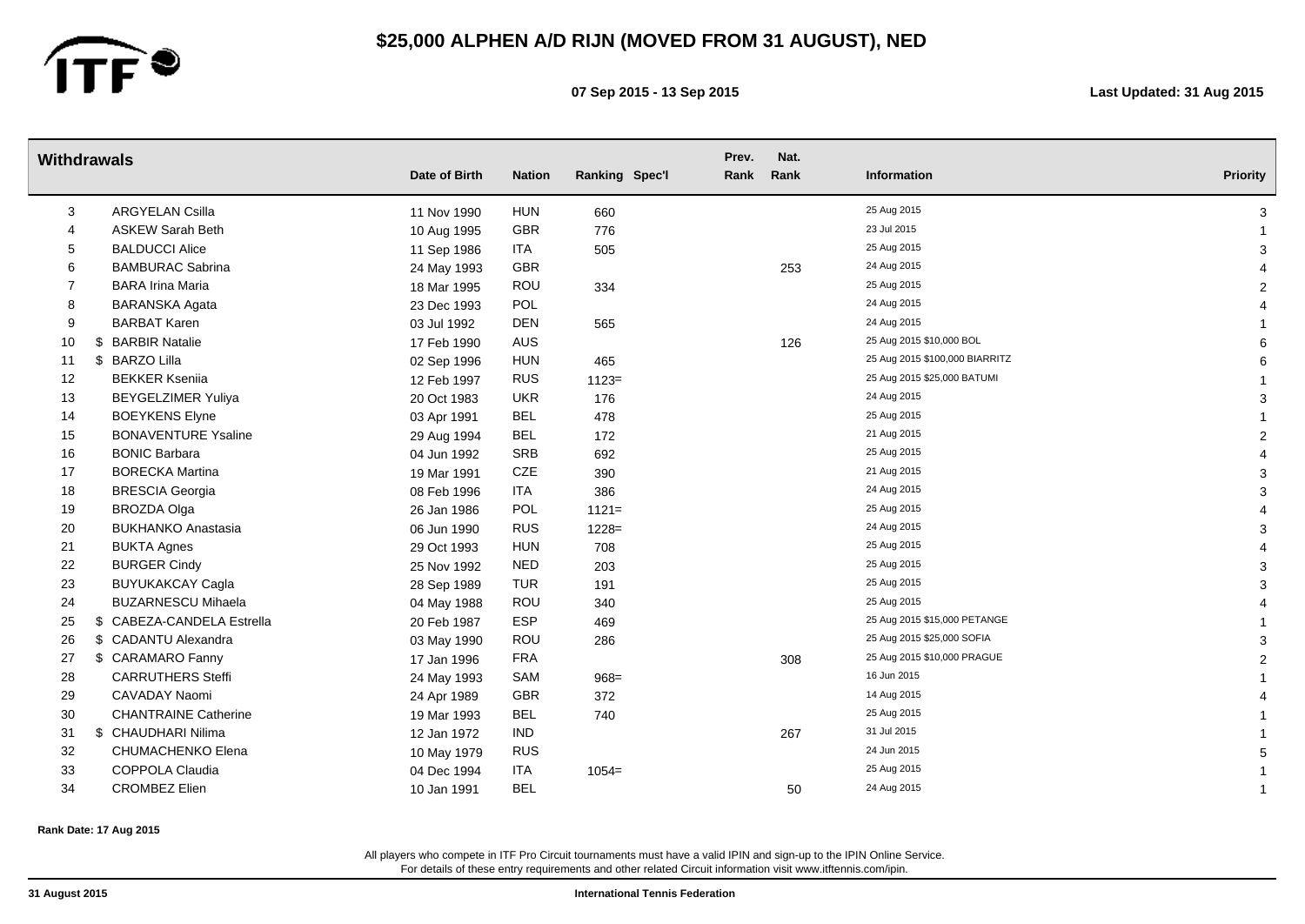

**07 Sep 2015 - 13 Sep 2015 Last Updated: 31 Aug 2015**

|    | <b>Withdrawals</b>             | Date of Birth | <b>Nation</b> | Ranking Spec'l | Prev.<br>Rank | Nat.<br>Rank | Information                  | <b>Priority</b> |
|----|--------------------------------|---------------|---------------|----------------|---------------|--------------|------------------------------|-----------------|
|    |                                |               |               |                |               |              |                              |                 |
| 35 | <b>CUROVIC Tamara</b>          | 31 Oct 1994   | SRB           | 561            |               |              | 25 Aug 2015                  | 2               |
| 36 | <b>DANIELS Carolin</b>         | 10 Jun 1992   | <b>GER</b>    | 382            |               |              | 25 Aug 2015                  |                 |
| 37 | <b>DART Harriet</b>            | 28 Jul 1996   | GBR           | 356            |               |              | 25 Aug 2015                  |                 |
| 38 | DE VROOME Indy                 | 21 May 1996   | <b>NED</b>    | 233            |               |              | 24 Aug 2015                  |                 |
| 39 | <b>DIJKMAN Dewi</b>            | 04 Sep 1998   | <b>NED</b>    |                |               | 46           | 24 Aug 2015                  |                 |
| 40 | <b>DISHKOVA Hristina</b>       | 11 Nov 1993   | <b>GER</b>    |                |               | 87           | 25 Aug 2015 \$15,000 PETANGE |                 |
| 41 | \$ DOLONC Vesna                | 21 Jul 1989   | SRB           | 397            |               |              | 25 Aug 2015                  |                 |
| 42 | <b>DOWLING Lauren</b>          | 28 Dec 1998   | GBR           |                |               | 55           | 06 Aug 2015                  |                 |
| 43 | <b>DUNNE Katy</b>              | 16 Feb 1995   | <b>GBR</b>    | 346            |               |              | 08 Aug 2015                  | 3               |
| 44 | EL TABAKH Heidi                | 25 Sep 1986   | CAN           | 350            |               |              | 25 Aug 2015                  | $\overline{2}$  |
| 45 | <b>ENE Cristina</b>            | 18 Dec 1995   | ROU           | 424            |               |              | 25 Aug 2015 \$25,000 SOFIA   | $\overline{2}$  |
| 46 | <b>ENGELMANN Jil Nora</b>      | 05 Nov 1993   | <b>GER</b>    | $1193=$        |               |              | 24 Aug 2015                  | $\overline{2}$  |
| 47 | <b>ERAYDIN Basak</b>           | 21 Jun 1994   | TUR           | 385            |               |              | 25 Aug 2015                  |                 |
| 48 | <b>ERIC Doroteja</b>           | 01 Aug 1992   | SRB           | 364            |               |              | 25 Aug 2015                  | 3               |
| 49 | \$ EVTIMOVA Dia                | 30 Apr 1987   | <b>BUL</b>    | 323            |               |              | 25 Aug 2015                  | $\overline{c}$  |
| 50 | FERNANDEZ RABENER Arabela      | 20 Oct 1990   | <b>ESP</b>    | 705            |               |              | 25 Aug 2015                  | $\overline{2}$  |
| 51 | FETT Jana                      | 02 Nov 1996   | CRO           | 228            |               |              | 25 Aug 2015                  | 3               |
| 52 | \$ FLOOD Emma                  | 13 Oct 1990   | <b>NOR</b>    | 557            |               |              | 25 Aug 2015                  | 3               |
| 53 | <b>GAMIZ Andrea</b>            | 31 Oct 1992   | <b>VEN</b>    | 285            |               |              | 24 Aug 2015                  | 3               |
| 54 | <b>GARCIA FERNANDEZ Andrea</b> | 24 May 1998   | <b>ESP</b>    |                |               | 59           | 25 Aug 2015                  |                 |
| 55 | <b>GARCIA GAUSI Marta</b>      | 09 Mar 1997   | ESP           |                |               | 57           | 25 Aug 2015                  |                 |
| 56 | <b>GEORGES Myrtille</b>        | 21 Dec 1990   | <b>FRA</b>    | 256            |               |              | 25 Aug 2015                  |                 |
| 57 | <b>GEUER Nicola</b>            | 02 Mar 1988   | <b>GER</b>    | 928            |               |              | 25 Aug 2015                  | 3               |
| 58 | <b>GEUKENS Britt</b>           | 23 Feb 1996   | <b>BEL</b>    | 706            |               |              | 24 Aug 2015                  | $\overline{c}$  |
| 59 | <b>GHODRATI Lily</b>           | 15 Aug 1999   | <b>GBR</b>    |                |               | 55           | 23 Aug 2015                  | $\overline{2}$  |
| 60 | GORANOVA Yana                  | 16 Apr 1998   | <b>BUL</b>    |                |               |              | 21 Aug 2015                  |                 |
| 61 | \$ GORGODZE Ekaterine          | 03 Dec 1991   | GEO           | 398            |               |              | 25 Aug 2015                  |                 |
| 62 | <b>GRONERT Sarah</b>           | 06 Jul 1986   | GER           |                |               | 25           | 07 Jun 2015                  |                 |
| 63 | <b>GUARACHI Alexa</b>          | 17 Nov 1990   | <b>CHI</b>    | 438            |               |              | 25 Aug 2015                  |                 |
| 64 | \$ HAAS Barbara                | 19 Mar 1996   | AUT           | 296            |               |              | 24 Aug 2015                  |                 |
| 65 | \$ HAAS Sina                   | 21 Sep 1992   | <b>GER</b>    | $723 =$        |               |              | 14 Aug 2015                  |                 |
| 66 | <b>HEISEN Vivian</b>           | 27 Dec 1993   | <b>GER</b>    | 766            |               |              | 25 Aug 2015                  | 2               |

**Rank Date: 17 Aug 2015**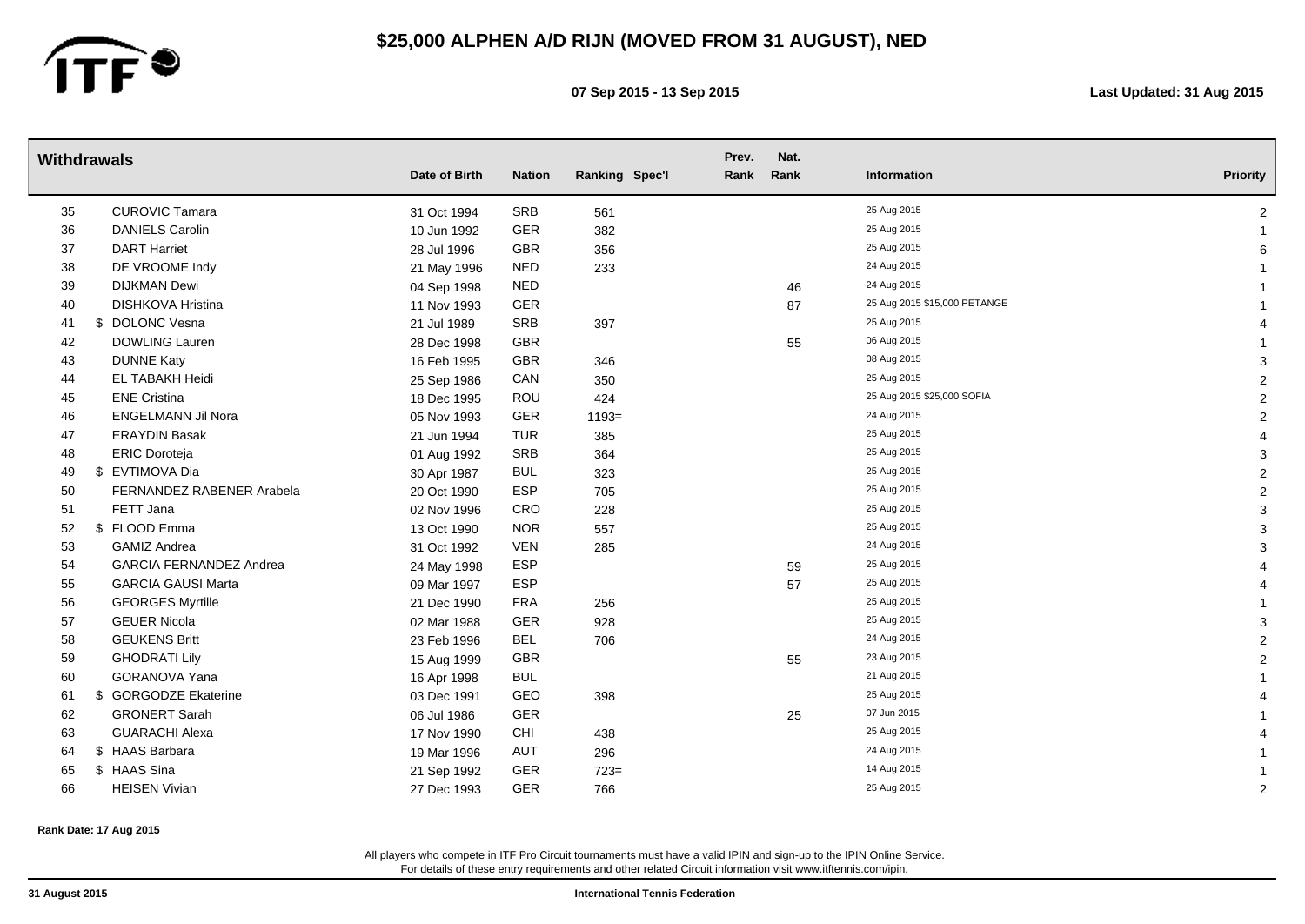

**07 Sep 2015 - 13 Sep 2015 Last Updated: 31 Aug 2015**

|    | <b>Withdrawals</b>         | Date of Birth | <b>Nation</b> | Ranking Spec'l | Prev.<br>Rank | Nat.<br>Rank | Information                  | <b>Priority</b> |
|----|----------------------------|---------------|---------------|----------------|---------------|--------------|------------------------------|-----------------|
|    |                            |               |               |                |               |              |                              |                 |
| 67 | <b>HERDZELAS Dea</b>       | 07 Nov 1996   | <b>BIH</b>    | 404            |               |              | 25 Aug 2015                  | Δ               |
| 68 | HERPERTZ Katharina         | 25 Feb 1997   | <b>GER</b>    |                |               | 141          | 25 Aug 2015 \$15,000 PETANGE |                 |
| 69 | \$ HODZIC Mia              | 23 Feb 1999   | GER           |                |               | 376          | 24 Aug 2015                  | $\overline{c}$  |
| 70 | <b>HONCOVA Michaela</b>    | 22 Dec 1992   | <b>SVK</b>    | 552            |               |              | 25 Aug 2015                  | 5               |
| 71 | <b>HUSAK Regina</b>        | 18 Jan 1990   | <b>NED</b>    |                |               |              | 24 Aug 2015                  | $\overline{c}$  |
| 72 | <b>IANCHUK Olga</b>        | 29 Mar 1995   | <b>UKR</b>    | 269            |               |              | 25 Aug 2015                  |                 |
| 73 | IN-ALBON Ylena             | 06 Mar 1999   | SUI           | $1232=$        |               |              | 24 Aug 2015                  | 5               |
| 74 | \$ IVANOVA Marina          | 26 Apr 1998   | <b>RUS</b>    |                |               | 348          | 25 Aug 2015 \$15,000 PETANGE | 5               |
| 75 | JAKSIC Jovana              | 30 Sep 1993   | <b>SRB</b>    | 232            |               |              | 23 Aug 2015                  |                 |
| 76 | <b>JANSSEN Emma</b>        | 30 Jun 1995   | <b>BEL</b>    |                |               | 37           | 25 Aug 2015                  | $\overline{2}$  |
| 77 | \$ JUHASZOVA Vivien        | 17 Jul 1993   | <b>SVK</b>    | $968 =$        |               |              | 25 Aug 2015                  | 6               |
| 78 | <b>KAN Victoria</b>        | 03 Aug 1995   | <b>RUS</b>    | 287            |               |              | 25 Aug 2015                  | $\overline{2}$  |
| 79 | <b>KEMPEN Magali</b>       | 30 Nov 1997   | <b>BEL</b>    | $996 =$        |               |              | 24 Aug 2015                  | 6               |
| 80 | <b>KENNEL Karin</b>        | 05 Jul 1995   | SUI           | $973=$         |               |              | 29 Aug 2015 4 day(s) late    | 3               |
| 81 | <b>KHROMACHEVA Irina</b>   | 12 May 1995   | <b>RUS</b>    | 267            |               |              | 25 Aug 2015                  | 3               |
| 82 | <b>KLAFFNER Melanie</b>    | 22 May 1990   | AUT           | 502            |               |              | 24 Aug 2015                  |                 |
| 83 | <b>KLEIN Vivien</b>        | 18 Nov 1998   | GER           |                |               | 210          | 24 Aug 2015                  |                 |
| 84 | \$ KNOLL Xenia             | 02 Sep 1992   | SUI           | 291            |               |              | 25 Aug 2015                  | $\overline{2}$  |
| 85 | \$ KOCHER Imane Maelle     | 17 Oct 1994   | SUI           | $1232=$        |               |              | 24 Aug 2015                  |                 |
| 86 | <b>KOLAR Nastja</b>        | 15 Jul 1994   | <b>SLO</b>    | 253            |               |              | 25 Aug 2015                  |                 |
| 87 | KOLAROVA Veronika          | 26 Nov 1988   | CZE           | 802            |               |              | 25 Aug 2015                  | $\overline{2}$  |
| 88 | KOMARDINA Anastasiya       | 08 Jul 1997   | <b>RUS</b>    | 239            |               |              | 25 Aug 2015                  | 3               |
| 89 | <b>KONIG Pia</b>           | 14 May 1993   | AUT           | 328            |               |              | 25 Aug 2015                  | 3               |
| 90 | KORASHVILI Oleksandra      | 01 Mar 1996   | <b>UKR</b>    | 432            |               |              | 25 Aug 2015                  | $\overline{c}$  |
| 91 | <b>KOTLICA Boba</b>        | 16 Feb 1999   | <b>SRB</b>    |                |               |              | 24 Aug 2015                  | 5               |
| 92 | \$ KOVALETS Sofiya         | 10 Jul 1994   | <b>UKR</b>    | 417            |               |              | 25 Aug 2015                  | $\overline{2}$  |
| 93 | <b>KRAMPEROVA Katerina</b> | 28 Dec 1988   | CZE           | 452            |               |              | 25 Aug 2015                  |                 |
| 94 | <b>KRAUS Livia</b>         | 11 Nov 1998   | AUT           |                |               | 124 GER      | 25 Aug 2015                  | 3               |
| 95 | \$ KREJSOVA Petra          | 30 Jun 1990   | CZE           | 453            |               |              | 24 Aug 2015                  |                 |
| 96 | <b>KREMER Dana</b>         | 01 Sep 1997   | <b>GER</b>    | $1060 =$       |               |              | 23 Aug 2015                  | 3               |
| 97 | <b>KUCOVA Kristina</b>     | 23 May 1990   | <b>SVK</b>    | 158            |               |              | 24 Aug 2015                  |                 |
| 98 | KUZNETSOVA Ksenia          | 05 Feb 1998   | <b>RUS</b>    | $1159=$        |               |              | 25 Aug 2015                  | 4               |
|    |                            |               |               |                |               |              |                              |                 |

**Rank Date: 17 Aug 2015**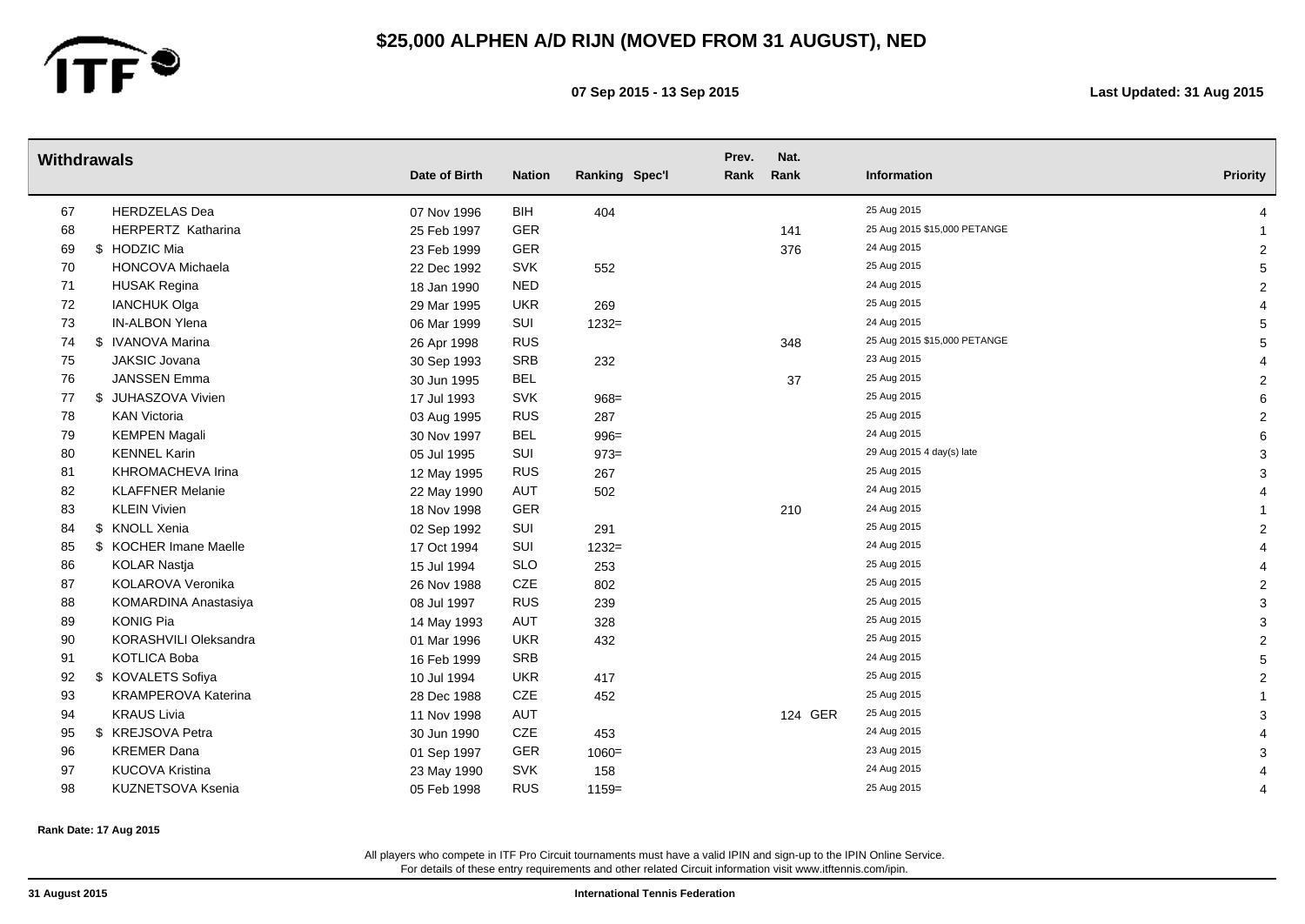

**07 Sep 2015 - 13 Sep 2015 Last Updated: 31 Aug 2015**

|     | <b>Withdrawals</b>          |               |               |                | Prev. | Nat.           |                           |                 |
|-----|-----------------------------|---------------|---------------|----------------|-------|----------------|---------------------------|-----------------|
|     |                             | Date of Birth | <b>Nation</b> | Ranking Spec'l | Rank  | Rank           | Information               | <b>Priority</b> |
| 99  | KUZNETSOVA Varvara          | 05 Dec 1992   | <b>RUS</b>    | $992 =$        |       |                | 12 May 2015               |                 |
| 100 | <b>LAWRENCE Jessica</b>     | 17 Nov 1993   | <b>USA</b>    |                |       | 129            | 25 Aug 2015               | $\overline{2}$  |
| 101 | LAZAREVA Margarita          | 10 Oct 1990   | <b>RUS</b>    | 380            |       |                | 25 Aug 2015               | 3               |
| 102 | <b>LEHNERT Katharina</b>    | 18 Feb 1994   | PHI           | 624            |       |                | 25 Aug 2015               | 6               |
| 103 | <b>LIEBENS Klaartje</b>     | 11 Jan 1995   | <b>BEL</b>    | 351            |       |                | 25 Aug 2015               | $\overline{2}$  |
| 104 | \$ LIM Alize                | 13 Jul 1990   | <b>FRA</b>    | 183            |       |                | 28 Jul 2015               |                 |
| 105 | LINDEN Anna-Lena            | 19 Nov 1997   | GER           |                |       | 77             | 18 Jun 2015               | $\overline{2}$  |
| 106 | <b>LISTER Cornelia</b>      | 26 May 1994   | SWE           | 529            |       |                | 25 Aug 2015               | 2               |
| 107 | \$ LOTTNER Antonia          | 13 Aug 1996   | GER           | 289            |       |                | 31 Aug 2015 6 day(s) late |                 |
| 108 | LUKIC Vojislava             | 31 Mar 1987   | SRB           | 348            |       |                | 13 Jul 2015               | $\overline{2}$  |
| 109 | LYKINA Ksenia               | 19 Jun 1990   | <b>RUS</b>    | 414            |       |                | 08 Aug 2015               |                 |
| 110 | <b>MAETSCHKE Lisa-Marie</b> | 19 Apr 1995   | <b>GER</b>    |                |       | 60             | 25 Aug 2015               |                 |
| 111 | <b>MARCINKEVICA Diana</b>   | 03 Aug 1992   | LAT           | 357            |       |                | 25 Aug 2015               |                 |
| 112 | MAROZAVA Lidziya            | 08 Oct 1992   | <b>BLR</b>    | 516            |       |                | 25 Aug 2015               | 3               |
| 113 | <b>MERCIER Margot</b>       | 27 Sep 1996   | <b>URU</b>    |                |       | $\overline{1}$ | 18 Jun 2015               |                 |
| 114 | <b>MERTENS Elise</b>        | 17 Nov 1995   | <b>BEL</b>    | 197            |       |                | 25 Aug 2015               | 3               |
| 115 | MIKULSKI Julia              | 01 May 1997   | GER           |                |       | 77             | 25 Aug 2015               |                 |
| 116 | \$ MILOSEVIC Maya           | 03 Feb 1992   | AUS           |                |       | 191            | 25 Aug 2015               | 6               |
| 117 | <b>MINNEN Greet</b>         | 14 Aug 1997   | <b>BEL</b>    | 897            |       |                | 24 Aug 2015               | $\overline{2}$  |
| 118 | <b>MOLINARO Eleonora</b>    | 04 Sep 2000   | LUX           |                |       | $\overline{4}$ | 25 Aug 2015               | $\overline{2}$  |
| 119 | MORDERGER Yana              | 07 Mar 1997   | GER           | $876 =$        |       |                | 24 Aug 2015               | 3               |
| 120 | <b>MORGINA Anna</b>         | 21 Aug 1991   | <b>RUS</b>    | 359            |       |                | 12 Aug 2015               | $\overline{c}$  |
| 121 | \$ MOSER Lisa-Maria         | 28 Mar 1991   | AUT           | 483            |       |                | 31 Aug 2015 6 day(s) late |                 |
| 122 | <b>MUELLER Charlene</b>     | 28 Aug 1995   | GER           |                |       | 246            | 25 Aug 2015               | 3               |
| 123 | <b>MUELLER Darina</b>       | 09 Apr 1998   | GER           |                |       | 389            | 25 Aug 2015               | 3               |
| 124 | <b>MUJAN Gabriella</b>      | 16 Jun 2000   | <b>NED</b>    |                |       | 85             | 29 Aug 2015               |                 |
| 125 | <b>MUNTEAN Victoria</b>     | 23 Jan 1997   | <b>FRA</b>    | 562            |       |                | 25 Aug 2015               | $\overline{2}$  |
| 126 | NAYDENOVA Aleksandrina      | 29 Feb 1992   | <b>BUL</b>    | 308            |       |                | 25 Aug 2015               | $\overline{2}$  |
| 127 | NIKETTA Sina                | 14 Aug 1993   | <b>GER</b>    |                |       | 74             | 11 Aug 2015               |                 |
| 128 | NITESCU Andra Maria         | 24 Apr 1997   | ROU           |                |       | 67             | 20 Aug 2015               | 3               |
| 129 | <b>NJIRIC Silvia</b>        | 09 Jul 1993   | <b>CRO</b>    | 418            |       |                | 25 Aug 2015               | 3               |
| 130 | OANTE Iuliana               | 27 Jul 1990   | ROU           |                |       | 60             | 06 Aug 2015               | 3               |

**Rank Date: 17 Aug 2015**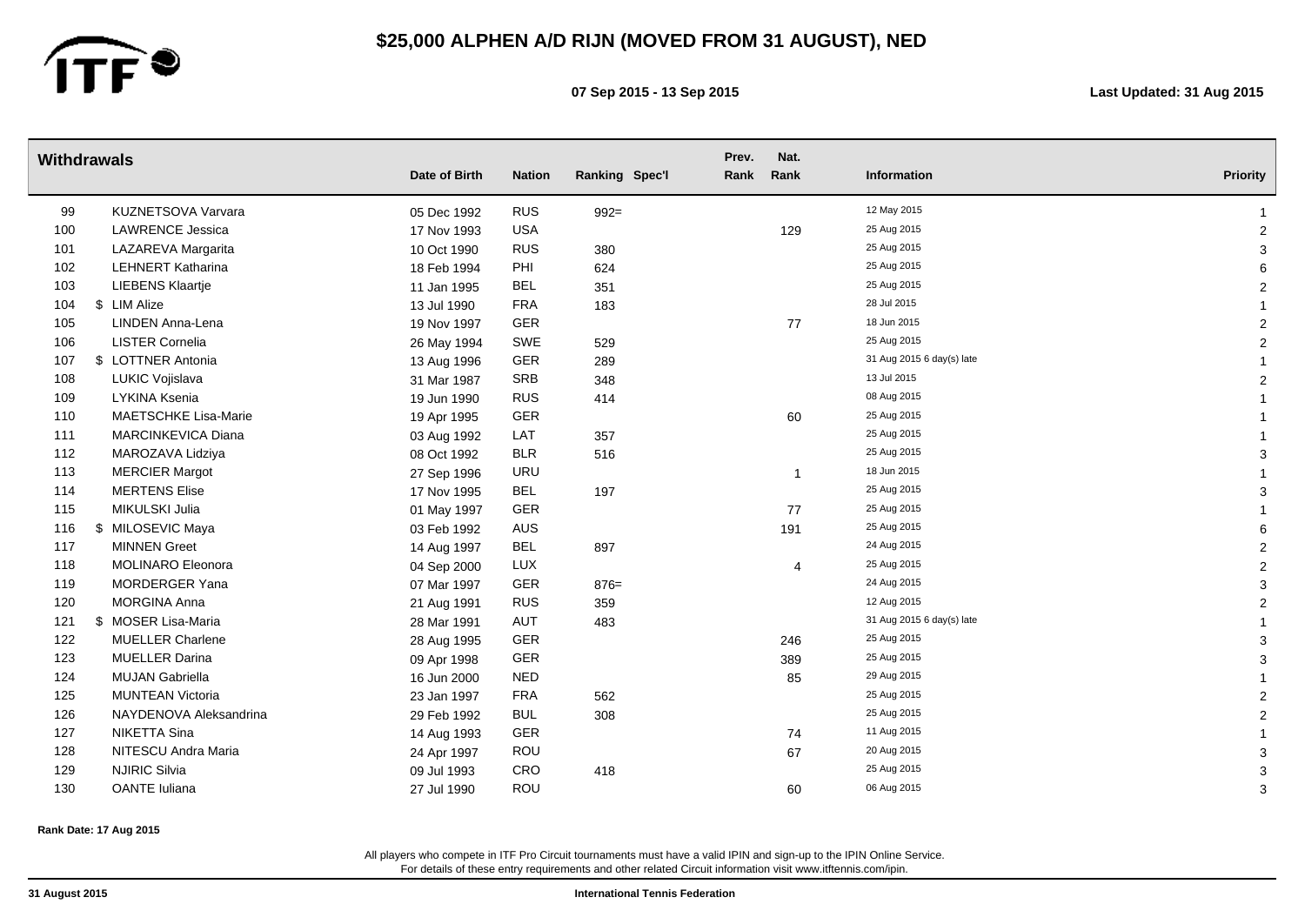

**07 Sep 2015 - 13 Sep 2015 Last Updated: 31 Aug 2015**

|     | <b>Withdrawals</b>           |               |               |                | Prev. | Nat.    |                                |                 |
|-----|------------------------------|---------------|---------------|----------------|-------|---------|--------------------------------|-----------------|
|     |                              | Date of Birth | <b>Nation</b> | Ranking Spec'l | Rank  | Rank    | Information                    | <b>Priority</b> |
| 131 | OPRANDI Romina               | 29 Mar 1986   | SUI           | 139            |       |         | 25 Aug 2015 \$100,000 BIARRITZ | $\overline{2}$  |
| 132 | <b>ORMAECHEA Paula</b>       | 28 Sep 1992   | ARG           | 249            |       |         | 20 Aug 2015                    | $\overline{2}$  |
| 133 | OZGA Justine                 | 31 Jan 1988   | GER           | $964=$         |       |         | 30 Jul 2015                    |                 |
| 134 | <b>OZGEN Pemra</b>           | 08 May 1986   | TUR           | 277            |       |         | 25 Aug 2015                    | 3               |
| 135 | PALMIGIANO Francesca         | 27 Oct 1994   | ITA           | $723=$         |       |         | 25 Aug 2015                    |                 |
| 136 | PANTUCKOVA Gabriela          | 10 Feb 1995   | CZE           | 331            |       |         | 25 Aug 2015                    | 5               |
| 137 | PAOLINI Jasmine              | 04 Jan 1996   | <b>ITA</b>    | 368            |       |         | 25 Aug 2015                    |                 |
| 138 | PARKS Brittany L.            | 16 Jun 1991   | <b>USA</b>    |                |       |         | 23 Aug 2015                    | 3               |
| 139 | PERA Bernarda                | 03 Dec 1994   | <b>USA</b>    | 246            |       |         | 24 Aug 2015                    |                 |
| 140 | PERRIN Conny                 | 25 Dec 1990   | SUI           | 281            |       |         | 25 Aug 2015                    | 2               |
| 141 | PESCH Sharon                 | 23 Mar 1997   | <b>LUX</b>    |                |       | 12      | 17 Aug 2015                    | 3               |
| 142 | PHILLIPS Lisa                | 03 Dec 1996   | GBR           |                |       | 111     | 20 Aug 2015                    | $\overline{2}$  |
| 143 | PIGOSSI Laura                | 02 Aug 1994   | <b>BRA</b>    | 507            |       |         | 25 Aug 2015                    | 3               |
| 144 | PITISCI Fabiana              | 23 Feb 1995   | BEL           |                |       | 385 ITA | 25 Aug 2015                    |                 |
| 145 | PIVOVAROVA Anastasia<br>\$   | 16 Jun 1990   | <b>RUS</b>    | 262            |       |         | 25 Aug 2015                    |                 |
| 146 | \$ POUS-TIO Laura            | 01 Oct 1984   | <b>ESP</b>    | 181            |       |         | 23 Aug 2015                    |                 |
| 147 | POZNIKHIRENKO Ganna          | 08 Apr 1994   | <b>UKR</b>    | 436            |       |         | 25 Aug 2015                    | 3               |
| 148 | \$ PRENKOVIC Linda           | 23 Dec 1992   | GER           | $915 =$        |       |         | 29 Aug 2015 4 day(s) late      | 3               |
| 149 | <b>PROESE Natalie</b>        | 27 Sep 1990   | GER           | 774            |       |         | 25 Aug 2015 \$10,000 PRAGUE    |                 |
| 150 | <b>PYSSON Justine</b>        | 15 Jun 2000   | <b>BEL</b>    |                |       | 138     | 25 Aug 2015 \$15,000 PETANGE   | $\overline{2}$  |
| 151 | <b>REIX Sherazad</b><br>\$   | 03 Apr 1989   | <b>FRA</b>    | 278            |       |         | 25 Aug 2015                    | 3               |
| 152 | <b>REMONDINA Anna-Giulia</b> | 01 Jun 1989   | ITA           | 460            |       |         | 25 Aug 2015                    | 2               |
| 153 | <b>RIKKERT Maurien</b>       | 28 May 1995   | <b>NED</b>    |                |       | 95      | 10 Aug 2015                    |                 |
| 154 | \$ RILEY Alexandra           | 13 Apr 1991   | <b>USA</b>    | 816            |       |         | 25 Aug 2015 \$10,000 ANTALYA   | 3               |
| 155 | RODGERS Amanda               | 22 Mar 1993   | <b>USA</b>    |                |       | 146     | 15 Aug 2015                    | $\overline{2}$  |
| 156 | RUEFFER Lena                 | 23 Aug 1998   | GER           | 984            |       |         | 03 Aug 2015                    | $\overline{2}$  |
| 157 | \$ SABINO Lisa               | 26 Jul 1986   | SUI           | 366            |       |         | 25 Aug 2015                    | 3               |
| 158 | <b>SAKKARI Maria</b>         | 25 Jul 1995   | GRE           | 205            |       |         | 25 Aug 2015                    | 3               |
| 159 | \$ SAMMONS Michelle          | 11 Sep 1987   | <b>RSA</b>    | $1001 =$       |       |         | 18 Aug 2015                    | $\overline{2}$  |
| 160 | SANCHEZ Ana Sofia            | 13 Apr 1994   | <b>MEX</b>    | 338            |       |         | 16 Aug 2015                    |                 |
| 161 | \$ SARKISOVA Karine          | 07 Jun 1998   | <b>RUS</b>    | 431            |       |         | 24 Aug 2015                    | 3               |
| 162 | <b>SCHAEFER Anne</b>         | 01 Mar 1987   | <b>GER</b>    | 260            |       |         | 25 Aug 2015                    | 3               |

**Rank Date: 17 Aug 2015**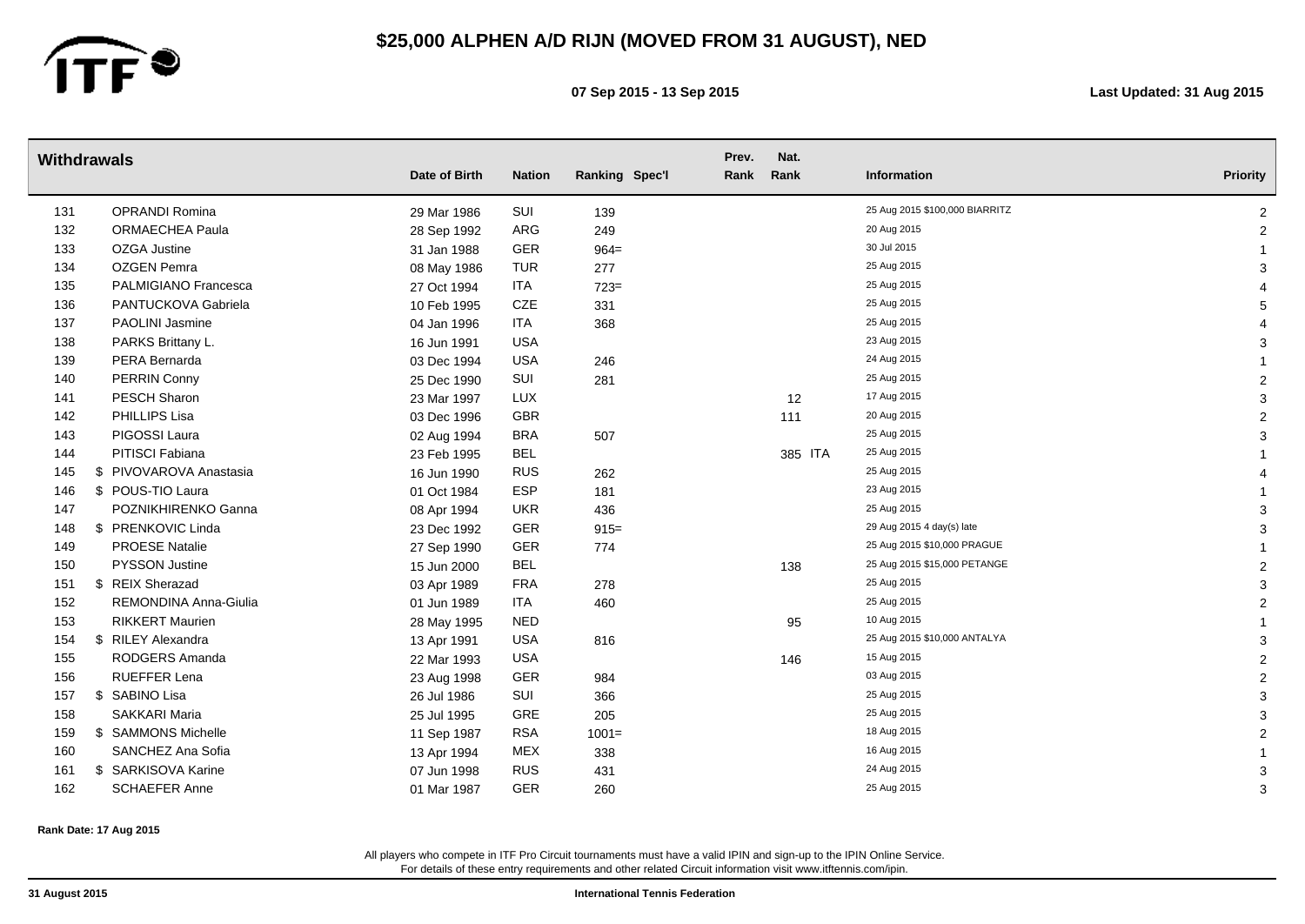

**07 Sep 2015 - 13 Sep 2015 Last Updated: 31 Aug 2015**

| <b>Withdrawals</b> |                          | Date of Birth | <b>Nation</b> | Ranking Spec'l | Prev.<br>Rank | Nat.<br>Rank | Information               | <b>Priority</b> |
|--------------------|--------------------------|---------------|---------------|----------------|---------------|--------------|---------------------------|-----------------|
| 163                | <b>SCHEEPENS Jainy</b>   | 18 Jan 1993   | <b>NED</b>    | $1159=$        |               |              | 27 Aug 2015 2 day(s) late |                 |
| 164                | SCHOLTEN Nina-Isabella   | 25 May 1996   | GER           |                |               | 59           | 24 Aug 2015               |                 |
| 165                | \$ SEKULIC Sarah-Rebecca | 03 Jul 1992   | <b>GER</b>    | 818            |               |              | 25 Aug 2015               | 3               |
| 166                | <b>SHAMAYKO Marina</b>   | 03 Aug 1987   | <b>RUS</b>    | 590            |               |              | 25 Aug 2015               |                 |
| 167                | \$ SHLEPTSOVA Anastasiya | 29 Jun 1996   | <b>BLR</b>    |                |               | 31           | 23 Aug 2015               | 3               |
| 168                | \$ SIEDLISKA Natalia     | 09 Dec 1995   | <b>GER</b>    | 638            |               |              | 10 Aug 2015               | 6               |
| 169                | SIEGEMUND Laura          | 04 Mar 1988   | GER           | 125            |               |              | 24 Aug 2015               | $\overline{2}$  |
| 170                | SIMIC Jelena             | 19 Feb 1992   | <b>BIH</b>    | 517            |               |              | 25 Aug 2015               | 3               |
| 171                | <b>SIMMONDS Chanel</b>   | 10 Aug 1992   | <b>RSA</b>    | 320            |               |              | 25 Aug 2015               | $\overline{2}$  |
| 172                | <b>SKAMLOVA Chantal</b>  | 04 Sep 1993   | <b>SVK</b>    | 531            |               |              | 25 Aug 2015               | 3               |
| 173                | <b>SOKIRAN Anna</b>      | 28 Feb 1997   | <b>RUS</b>    | $1232=$        |               |              | 25 Aug 2015               | 6               |
| 174                | \$ STEFKOVA Barbora      | 04 Apr 1995   | <b>CZE</b>    | 283            |               |              | 25 Aug 2015               | 3               |
| 175                | STEPHENSON Francesca     | 23 Aug 1993   | <b>GBR</b>    | 617            |               |              | 18 Aug 2015               | 5               |
| 176                | <b>STERNER Elisabeth</b> | 24 Jun 1996   | GER           |                |               |              | 25 Aug 2015               |                 |
| 177                | STOJANOVIC Nina          | 30 Jul 1996   | <b>SRB</b>    | 280            |               |              | 25 Aug 2015               |                 |
| 178                | STOLL Tatjana            | 04 Mar 1996   | GER           |                |               | 85           | 20 Aug 2015               | $\overline{2}$  |
| 179                | STRASSER Linda           | 31 Mar 1997   | SUI           |                |               | 130          | 25 Aug 2015               | 3               |
| 180                | <b>STRASSER Olivia</b>   | 22 Aug 1998   | SUI           |                |               |              | 25 Aug 2015               | 3               |
| 181                | <b>SUGNAUX Tess</b>      | 03 Mar 1995   | SUI           | 533            |               |              | 25 Aug 2015               | 3               |
| 182                | SUSLOV Ingrid            | 27 Apr 1994   | GER           |                |               |              | 24 Aug 2015               | $\overline{2}$  |
| 183                | <b>SZATMARI Agnes</b>    | 28 Jun 1987   | ROU           | 781            |               |              | 18 Aug 2015               |                 |
| 184                | <b>TAN Harmony</b>       | 11 Sep 1997   | <b>FRA</b>    | 510            |               |              | 25 Aug 2015               |                 |
| 185                | <b>TEHRANI Tina</b>      | 31 Aug 1992   | <b>USA</b>    | $941 =$        |               |              | 25 Aug 2015               |                 |
| 186                | <b>TOLIBOVA Sadafmoh</b> | 16 Jun 1996   | <b>BLR</b>    | 589            |               |              | 25 Aug 2015               |                 |
| 187                | \$ TOLJAN Janina         | 27 Mar 1990   | AUT           | 697            |               |              | 25 Aug 2015               |                 |
| 188                | <b>TOTKA Naomi</b>       | 19 Oct 1995   | <b>HUN</b>    | 406            |               |              | 08 Aug 2015               |                 |
| 189                | <b>TOULY Carla</b>       | 30 Aug 1996   | <b>FRA</b>    | 629            |               |              | 29 Jul 2015               |                 |
| 190                | <b>UBERALOVA Petra</b>   | 11 Apr 1995   | <b>SVK</b>    | 487            |               |              | 25 Aug 2015               | $\overline{2}$  |
| 191                | <b>UKOLOVA Anna</b>      | 25 Mar 1999   | <b>RUS</b>    |                |               | 114          | 23 Aug 2015               |                 |
| 192                | \$ VAJDOVA Nikola        | 14 Jan 1989   | <b>SVK</b>    | $848=$         |               |              | 25 Aug 2015               | 5               |
| 193                | VAN DER MEIJ Charlotte   | 19 Dec 1991   | <b>NED</b>    |                |               | 41           | 21 Aug 2015               | 3               |
| 194                | VAN DER ZWAAN Roos       | 06 Feb 1996   | <b>NED</b>    |                |               | 50           | 22 Aug 2015               |                 |

**Rank Date: 17 Aug 2015**